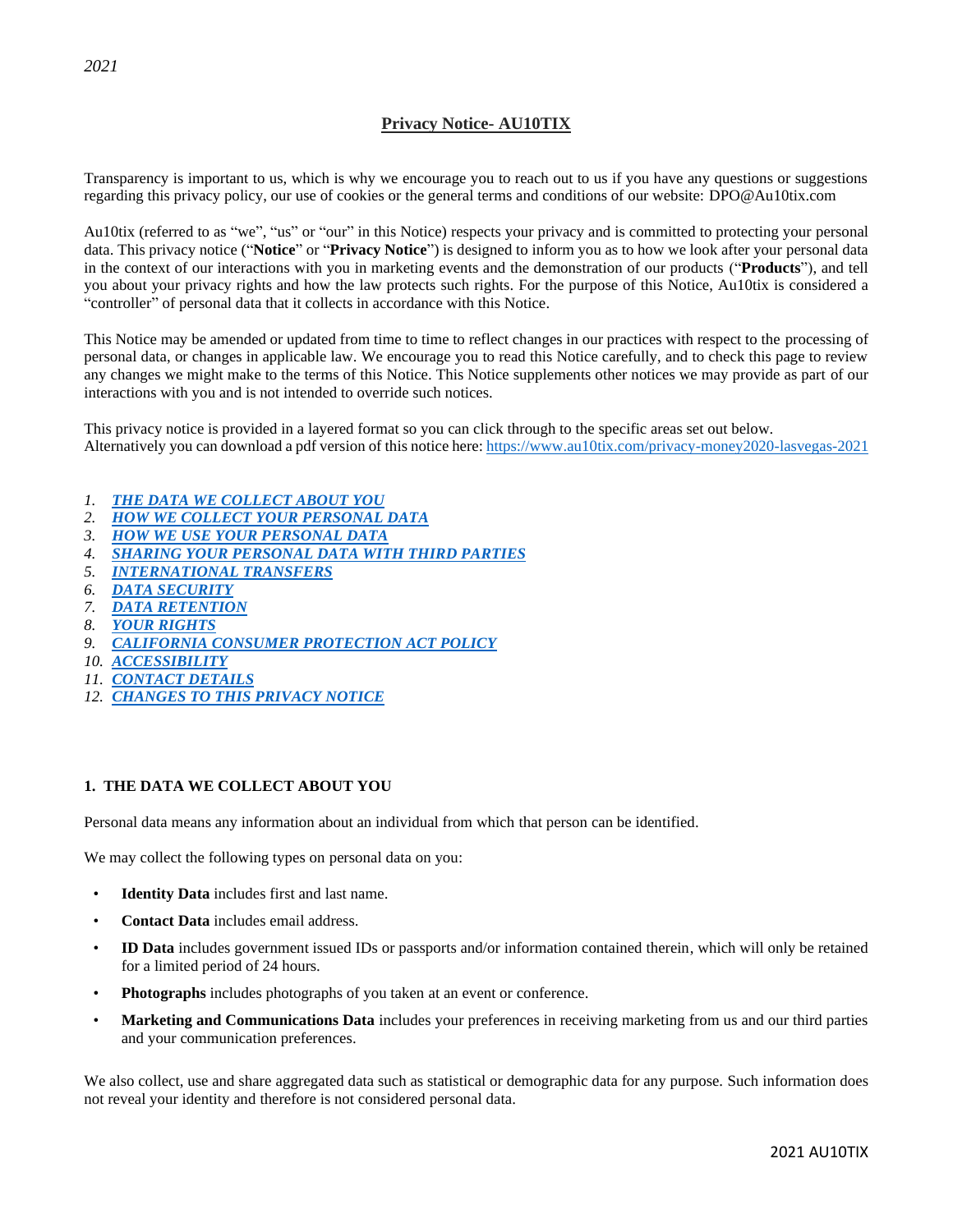## **2. HOW WE COLLECT YOUR PERSONAL DATA**

We use the following methods to collect data from and about you

- **Direct interactions.** You may provide us your Identity and Contact Data by entering your details when using or registering for our Products or providing them to our representatives at conferences and events.
- **Use of Products**. We may collect your ID Data by taking a photo of your ID to demonstrate our Products to you.
- **Photographs at Events.** We may take a photograph of you at an event or conference if you agree for us to do so.

### **3. HOW WE USE YOUR PERSONAL DATA**

We will only use your personal data when permitted by law. We will commonly use your personal data in the following circumstances:

- Where the processing is necessary for our legitimate interests (or those of a third party), and such legitimate interests are not overridden by your interests, fundamental rights, or freedoms. Legitimate Interest means our interest in managing and conducting our business.
- Where the processing is necessary for compliance with a legal or regulatory obligation.
- Where you have provided your consent for such processing.

## **PURPOSES FOR WHICH WE USE YOUR PERSONAL DATA**

Below is a description of the ways we plan to use your personal data, and which of the legal bases we rely on to do so. We have also identified what our legitimate interests are where appropriate:

- To demonstrate our Products to you, at your request. Specifically, to demonstrate our ID authentication product, we may compare the features of a photograph of you taken at an event or conference to the photo included in your ID Data, and examine other ID Data. We will do so where it is necessary for our legitimate interests (to promote a business relationship with you), for the performance of a contract with you or at your consent.
- To manage our relationship with you, including by notifying you about changes to our terms or Privacy Notice. We will do so for the performance of a contract with you, if it is necessary to comply with a legal obligation or if it is necessary for our legitimate interests (to keep our records updated).
- To provide you with photographs of you taken at events or conferences, to display such photographs during such event, including in our booth and across the venue where the event takes place, and to send them to you via email or other means.
- To deliver relevant advertisements, marketing and other content to you via telephone, email or in person, to display such marketing content to you when you visit certain websites, and to measure or understand the effectiveness of our marketing efforts.
- To enter into a contract or to perform a contract with you for the provision of Au10tix Products or services to you.

Note that we may process your personal data for more than one lawful ground depending on the specific purpose for which we are using your data.

### **CHANGE OF PURPOSE**

We will only use your personal data for the purposes for which we collected it, unless we reasonably consider that we need to use it for another reason and that reason is compatible with the original purpose.

If we need to use your personal data for an unrelated purpose, we will notify you.

## **PROMOTIONAL OFFERS**

We may use your Identity, Contact Data and Marketing and Communications Data to form a view on what we think you may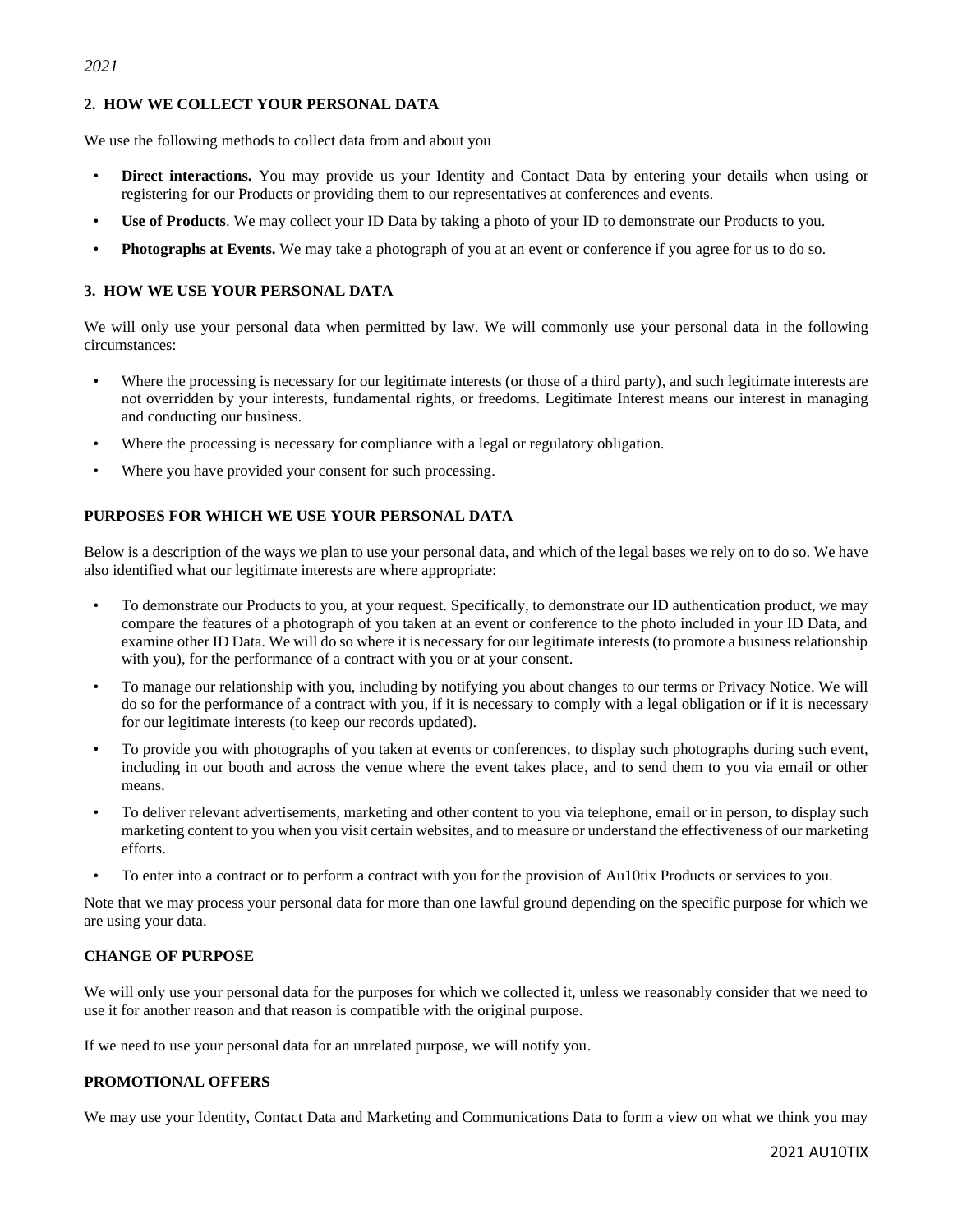want or need, or what may be of interest to you. This is how we decide which products, services and offers may be relevant for you ("**Marketing Communications**").

You will receive Marketing Communications from us if you have requested information from us or purchased goods or services from us or provided your Contact Data for such purposes and, in each case, you have not opted out of receiving that Marketing Communications.

If you wish to stop receiving Marketing Communications from us, you may ask us to stop sending you Marketing Communications by following the opt-out links on any marketing message sent to you or by Email: [marketing@au10tix.com](mailto:marketing@au10tix.com) at any time.

### **COOKIES AND TRACKING**

We use Google Analytics, a web analytics service provided by Google, Inc. ("**Google**"), to understand how visitors engage with our website in the context of our interactions with you in marketing events and the demonstration of our Products and to help us improve such website. Google Analytics uses cookies to analyze website traffic and usage.

To find out more about Google Analytics, how it collects and processes data, and how you can control or limit the information it collects, please review [Google's notice on how it uses information from sites or apps that use Google services](https://policies.google.com/technologies/partner-sites?hl=en-GB) and Google's [privacy policy.](https://policies.google.com/privacy?hl=en-GB) Please note that this Privacy Notice does not apply to, and we are not responsible for, the privacy practices of Google.

Most web browsers allow some control of most cookies through the browser settings. Each browser and device is different, so check the settings menu of your browser or device to learn how to change your cookie preferences. To find out more about cookies, visi[t www.aboutcookies.org](http://www.aboutcookies.org/) or [http://www.allaboutcookies.org.](http://www.allaboutcookies.org/) Please note that Au10tix has no affiliation with, and is not responsible for, these third party websites.

### **4. SHARING YOUR PERSONAL DATA WITH THIRD PARTIES**

We share personal data with third party service providers that provide us sales, business development, business management, product and customer services.

We may also share your personal data with:

- legal and regulatory authorities to the extent required by applicable law;
- our professional advisors (e.g. lawyers, accountants) to the extent necessary for the provision of their services; and
- third parties to whom we may choose to sell, transfer, or merge parts of our business or our assets, or parties whose business we wish to acquire;

We require such third parties to respect the security of your personal data and to treat it as required by applicable law and/or in accordance with binding contractual obligations of confidentiality. We permit our third-party service providers to process your personal data for specified purposes and in accordance with our instructions.

### **5. INTERNATIONAL TRANSFERS**

Your personal data may be processed outside for the state of Nevada and the US, and therefore your personal data may be transferred to, and processed on, computers and servers located in other countries, where the data protection laws may differ than those from your jurisdiction. Your consent to this Notice followed by your submission of such personal data represents your agreement to that transfer.

Au10tix will take steps reasonably necessary to ensure that your personal data is treated securely and in accordance with this Notice including when it is transferred to other countries.

## **6. DATA SECURITY**

We have put in place appropriate security measures to prevent your personal data from accidental or unlawful loss, use, alteration or disclosure.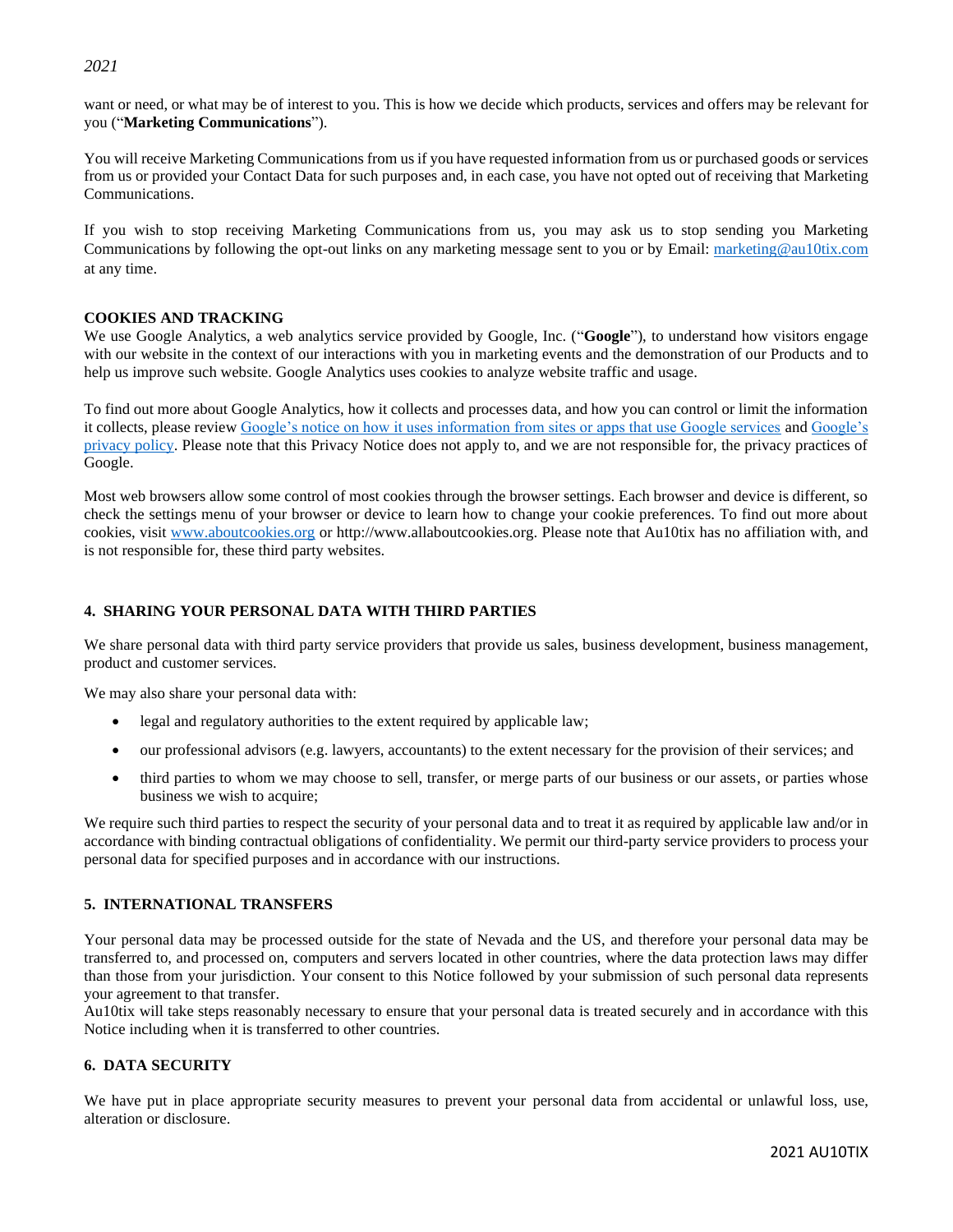In addition, we take steps to ensure that the personal data we collect is limited to the personal data reasonably necessary in connection with the purposes set out in this Notice.

We limit access to your personal data to those employees, agents, contractors and other third parties who have a need to know. We require them to only process your personal data on our instructions and as allowed by applicable law.

## **7. DATA RETENTION**

We retain as little as necessary of your personal data and only for as long as necessary to fulfil the purposes we collected it for, including for accounting, legal or reporting requirements.

To determine the appropriate retention period for personal data, we consider the following criteria: the volume, nature, and sensitivity of the personal data, the potential risk of harm from unauthorized use or disclosure of personal data, the purposes for which we collect and process personal data, the timeframe during which we may require such personal data in connection with potential litigation, and applicable legal requirements. As mentioned above, we retain ID Data collected as part of the demonstration of our Products for a limited period of 24 hours.

### **8. YOUR RIGHTS**

Under certain circumstances, you have rights under data protection laws in relation to your personal data, as described below:

- **Request access**. This means that you may receive a copy of the personal data we hold about you.
- **Request correction**. This means that you may ask us to correct or complete inaccurate or incomplete data that we hold about you.
- **Request erasure**. In certain circumstances, you may ask us to delete or remove personal data that we hold about you. If we are unable to comply with such request, we will notify you of the specific legal reasons for our decision.
- **Object to processing**. You may object to the processing of your personal data where it is used for direct marketing purposes, or where we are relying on a legitimate interest and you feel that such interest is overridden by your rights and freedoms.
- **Request restriction of processing**. You have the right to ask us to suspend the processing of your personal data if you believe that such data is inaccurate, if our processing is unlawful or if we no longer need to process such data for a particular purpose, but you need us to continue to hold the data.
- **Data Portability.** You have the right to request that we transfer your personal data to you or to a third party. This right applies where we have obtained and processed the data from you based on your consent or where we used the information to perform a contract with you.
- **Withdraw consent at any time.** You have the right to withdraw your consent where we are processing your personal data based on your consent.
- **Right to opt-out**. You have the right to direct us to not sell your personal data we have collected or will collect at any time.

If you wish to exercise any of the rights set out above, please contact us using the details contained in the Contact Details section below.

Nevada residents who wish to exercise their sale opt-out rights may submit a request to addresses designated in the Contact Details section below. However, please know we do not currently sell data triggering opt-out requirements.

### **WHAT WE MAY NEED FROM YOU**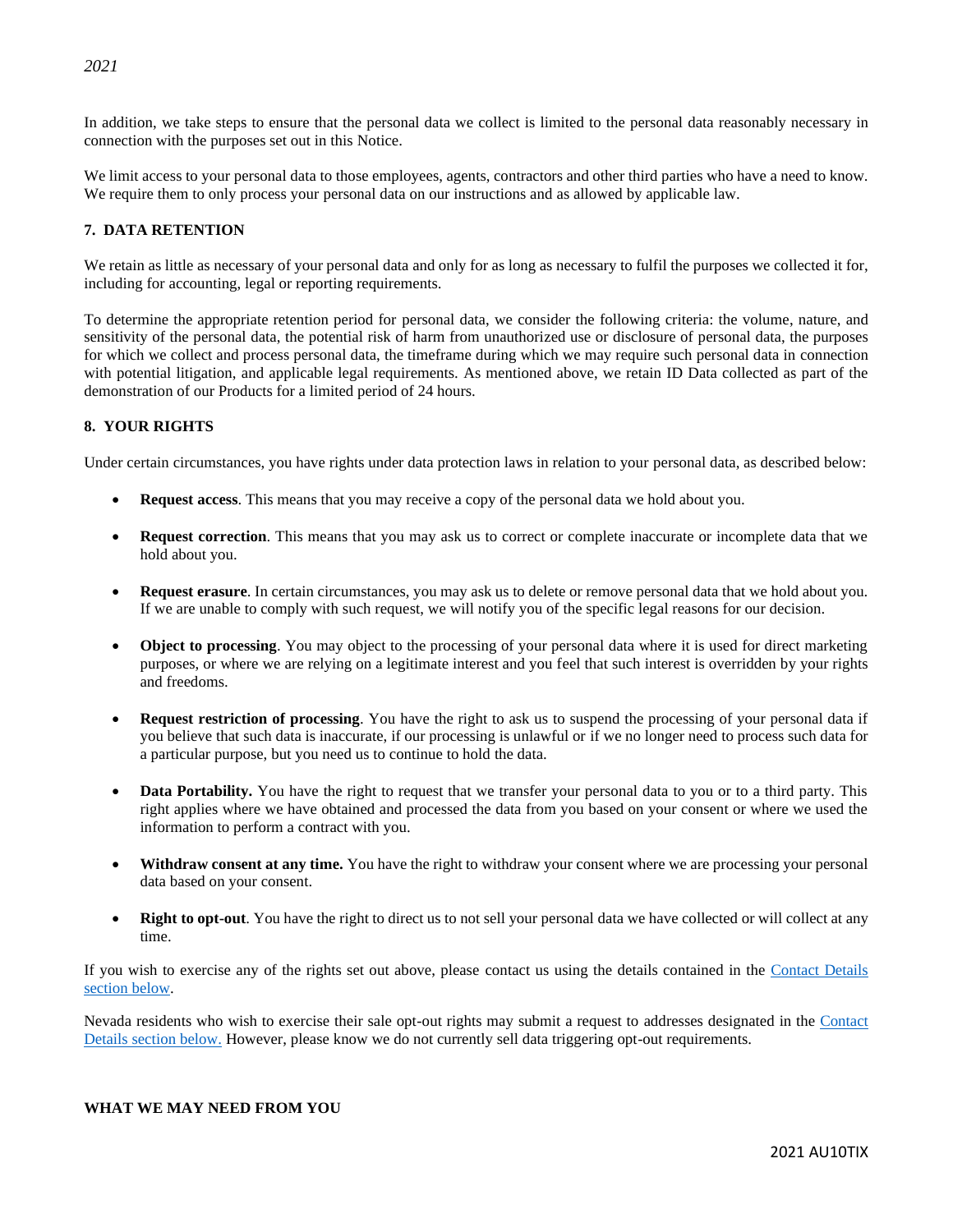When you approach us with a request to exercise your rights, we may request that you provide us with information needed to confirm your identity as a security measure.

## **TIME LIMIT TO RESPOND**

We try to respond to all legitimate requests within one month. Where it takes us more than one month to respond, we will notify you and keep you updated.

## **9. CALIFORNIA CONSUMER PROTECTION ACT POLICY**

### *Scope*

The California Consumer Protection Act (CCPA) provides California residents with specific rights regarding their personal data. This section applies to you only if you are a California resident, describes your CCPA rights and explains how to exercise those rights. This section does not apply to our handling of publicly available information from government records, deidentified or aggregated information or other information that is excluded from the CCPA's scope.

## *Personal Information We Collect, Use and Disclose*

We collect and disclose to third parties for business purposes the following categories of personal data:

- Identifiers, such as name, email address, passport number and driver's license.
- Personal information categories listed in the California Customer Records statute (Cal. Civ. Code § 1798.80(e)), such as telephone number.
- Internet or other similar network activity, such as browsing history, interactions with websites or advertisements.
- Sensory data, such as pictures that you upload in the context of our interactions with you in marketing events and the demonstration of our Products.
- Inferences drawn from other personal data, such as a profile of a person's preferences.

Information that you provide to us when you contact us at your initiative may contain other categories of personal data not described above.

**Sources**. For information on the sources from which information is collected, please see the section in this Notice titled How we Collect Your Personal Data.

**Disclosures to third parties for business purposes**. For information on the categories of third parties to whom we disclose for business purposes, please see the section in this Notice titled Sharing Your Personal Data with Third Parties.

We do not sell personal data to third parties for monetary value. However, the term "sale" is defined broadly under the CCPA. To the extent that "sale" under the CCPA is interpreted to include interest based advertising or other data uses described in the How we Collect Your Personal Data Section above, we will comply with applicable law as to those activities.

**Purposes**. For information on the business or commercial purposes for collection, use and sharing of personal data, please see the section in this Notice titled How we Use Your Personal Data.

This section describes our current practices and our practices during the 12 months preceding the "Last Updated" date of this Notice.

## *Your California Privacy Rights under CCPA*

### Right to Know and Data Portability

You have the right to request certain information regarding our collection and use of personal data, and disclosure of personal data to third parties.

### Right to Delete

You have the right to request that we delete any of your personal data that we collected from you and retained. We may deny your deletion request in certain defined cases, for example, if retaining the data is necessary for us or our service providers to perform our contract with you, detect security incidents, protect against malicious, deceptive, fraudulent, or illegal activity,